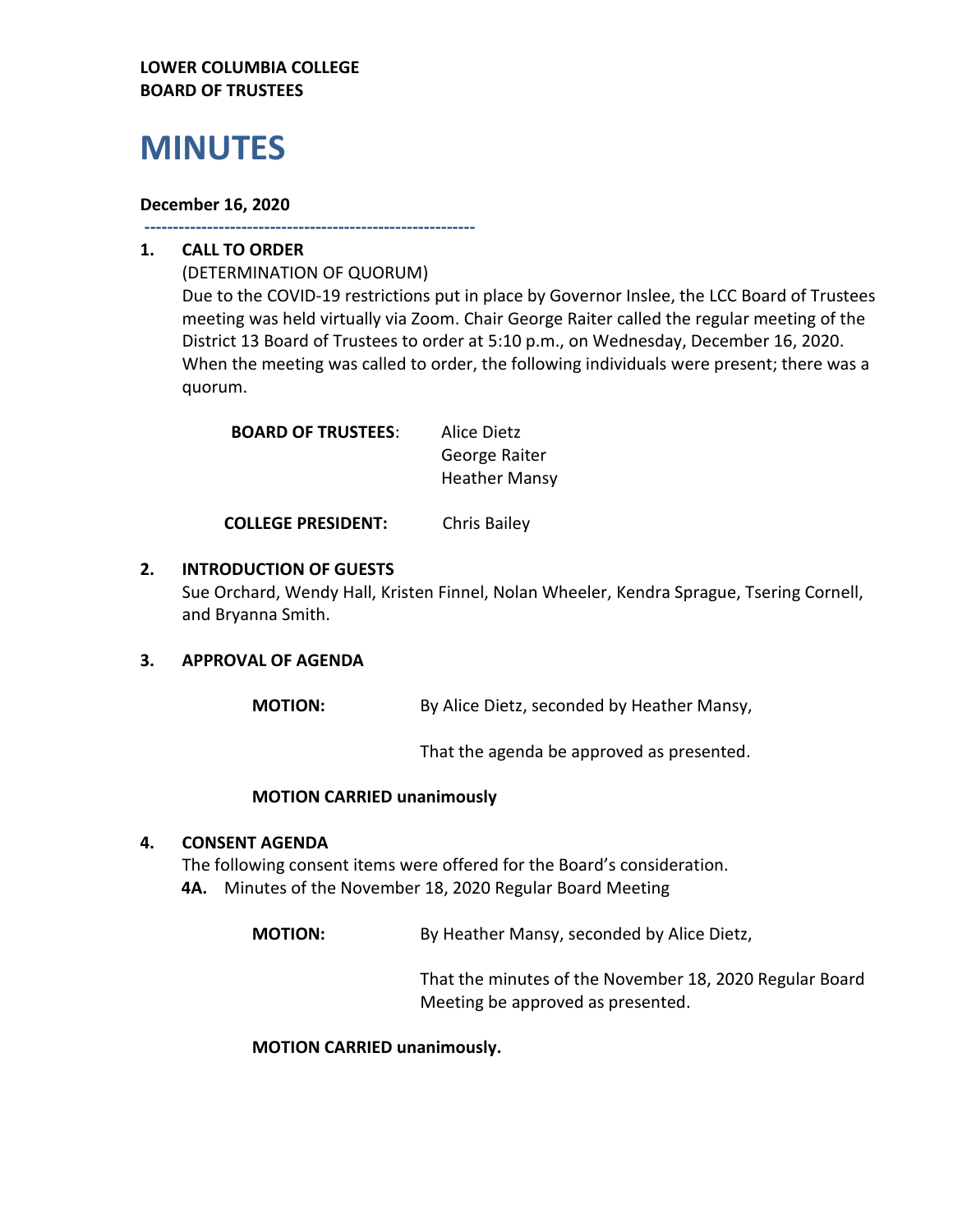# **5. COLLEGE INPUT**

**5A.President's Report –** President Chris Bailey shared that State FTE enrollment is down about 26.7% for winter quarter and 24% for the year. There was a lengthy meeting today during Cabinet to discuss interventions and enrollment strategies. LCC does appear to be okay financially in terms of ability to meet this challenge. The deficit has potentially been erased due to lower expenditures.

Next, President Bailey asked each vice president to report on their respective areas.

Vice President of Instruction, Kristen Finnel

- $\checkmark$  The Early Learning Center received a \$20,000 grant from the department of youth and families for COVID relief
- $\checkmark$  Should find out this week if funding was received from the prof-tech restart grant
- $\checkmark$  There was a 93% increase in the use of the newly implemented online tutoring services from spring to fall quarter
- $\checkmark$  Most courses will be offered remotely the first two weeks after the break, excluding a few prof-tech courses that cannot be held online
- $\checkmark$  LCC will be offering a technology 101 course to Basic-Ed students who have reported having difficulty in the online environment

Vice President of Administrative Services - Nolan Wheeler

- $\checkmark$  In November, 43 intakes were completed and there were 8 positive cases (employees & students)
- $\checkmark$  In December there have already been 31 intakes completed
- $\checkmark$  Recommending that hybrid courses stay remote the first two weeks after winter break for quarantine/safety reasons
- $\checkmark$  Athletics had always planned to start the new quarter with a two-week quarantine and will follow that plan
- $\checkmark$  The start of the athletic season has been pushed to March and there will be no championship tournaments this year
- $\checkmark$  Will be bringing an updated budget to the January Board meeting

Vice President of Student Services, Sue Orchard

- $\checkmark$  The end of the quarter is a busy time for student services employees
- $\checkmark$  Financial Aid will be running the SAP process
- $\checkmark$  Workforce Southwest Washington (WSW) is offering to fund an annual contract for three years with guaranteed funding of \$50,000 to hire a position to work with students, faculty and staff at LCC and to identify and develop opportunities to serve the workforce needs of businesses and industry

Vice President of Effectiveness and College Relations, Wendy Hall

- $\checkmark$  Conversations continue on how to recognize the transforming lives nominees
- $\checkmark$  Will be introducing proposed changes to KPI indicators to board members in January for adoption in February
- $\checkmark$  Moving forward with Guided Pathways work

Vice President of Foundation, HR & Legal Affairs, Kendra Sprague

- $\checkmark$  The foundation is in the middle of the year-end annual appeal
- $\checkmark$  The annual giving committee met this week to discuss the hall of fame held in February-will be held virtually
- $\checkmark$  Very nearly wrapping up faculty contract negotiations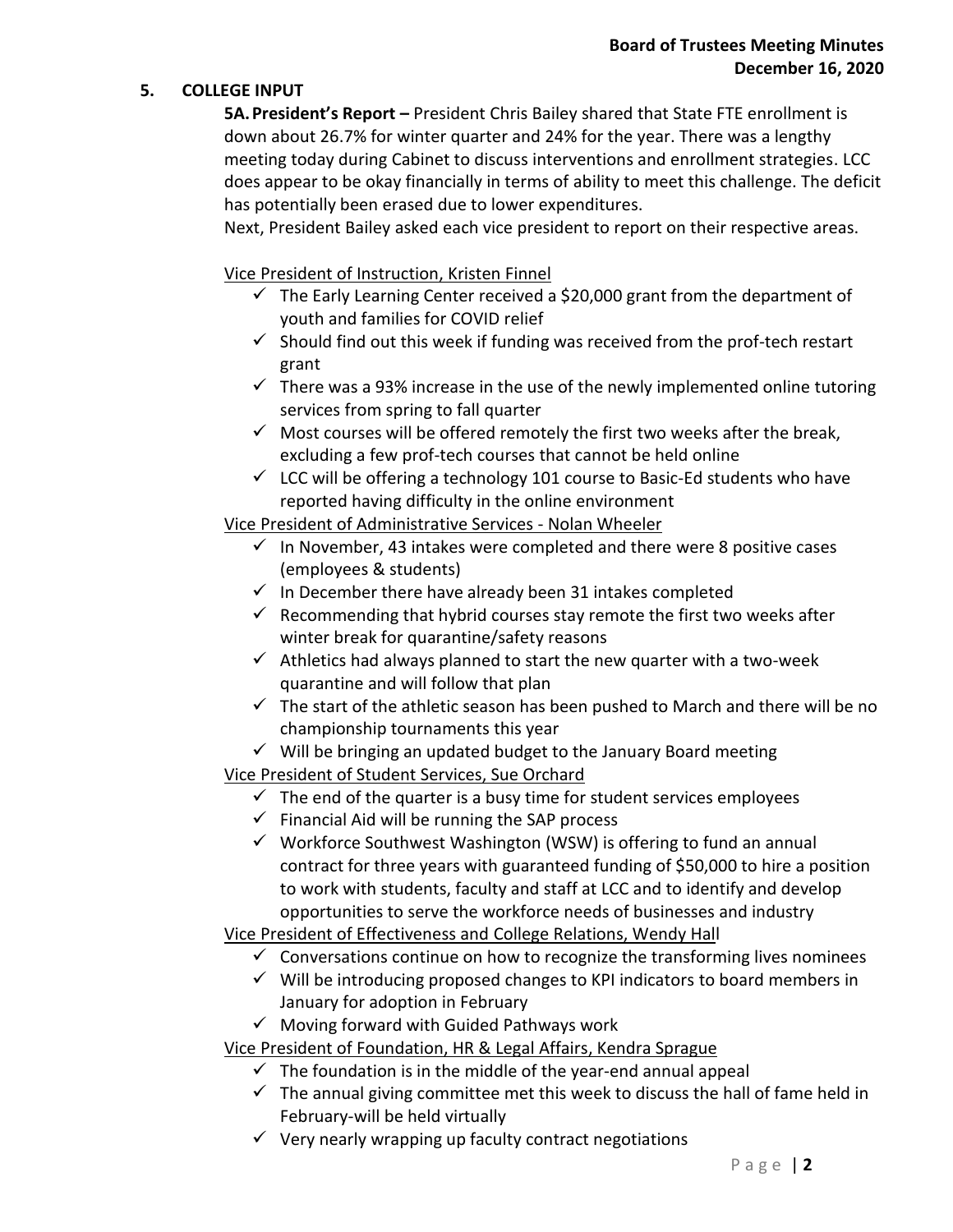- $\checkmark$  The regular, annual Holiday Hop could not be hosted this year for safety reasons, so LCC held a Holiday Drive-in that was well received and appreciated by many staff members
- **5B. ASLCC Report** –No report at this time.
- **5C. LCCFAHE Report** LCCFAHE Union President Brad Benjamin submitted a written report that was read by President Chris Bailey. The report read as follows. "LCC faculty members have pushed, pulled, prodded, and done everything in their power to help ensure the success of students. It has been an extremely challenging term for everyone and I am extremely proud of our faculty. The LCCFAHE contract negotiation team has worked feverishly with college administration on finishing the current contract and the light at the end of the tunnel is very bright! Courtney Shah has created a Zoom pub trivia game and hopes to pilot it with some faculty over winter break. Mark Gaither taught synchronous classes from Uganda all term and was able to help all of his students, even with the 13 hour time difference. The LCC Fighting Smelt held an online debate tournament 12/4-6 (46th annual) with great success due to the countless hours Alex Brehm contributed and the support of the Fighting Smelt Alumni. Jennie Castel is rocking the art gallery. Check it out! Both Rod Davis and Gina Challed, worked hard getting their Christmas musical production together. Ever trying to sync people individually recorded pieces of music? Yeah, me neither. Jennie Mynheir has worked tirelessly to revamp an Art department that had not had a full time faculty member overseeing the program in over 10 years. Numerous new classes have been created bringing classes into the digital art and graphic design space. Mavourneen Rister said the new College Success class is going amazingly. She already has new, great ideas to implement in future terms. Betsy Richard is already planning drama events for January. We wish the BOT, Admin, Staff, Faculty, and students a safe and happy holiday season. Best, Brad Benjamin, LCCFAHE President."
- **5D. WFSE Report** No report at this time.
- **5E. Head Start/ECEAP Written Report** A written report was submitted to the board and no members had any questions.
- **5F. Other** None
- **6. PUBLIC COMMENT**  None

# **7. INSTITUTIONAL MONITORING**

**7A. Access, Support & Completion Monitoring Report** –The 2020-21 Access, Support and Completion report was provided to the board for review. Board action is needed to adopt the updated mission fulfillment and stretch goals identified in the report. The State Board for Community and Technical Colleges (SBCTC) recently updated several of their data sources, and adjustments have been made to align with those updates. Those adjustments are noted in the report.

Heather Mansy inquired about some specific items in the report and what LCC is doing to address this collected data.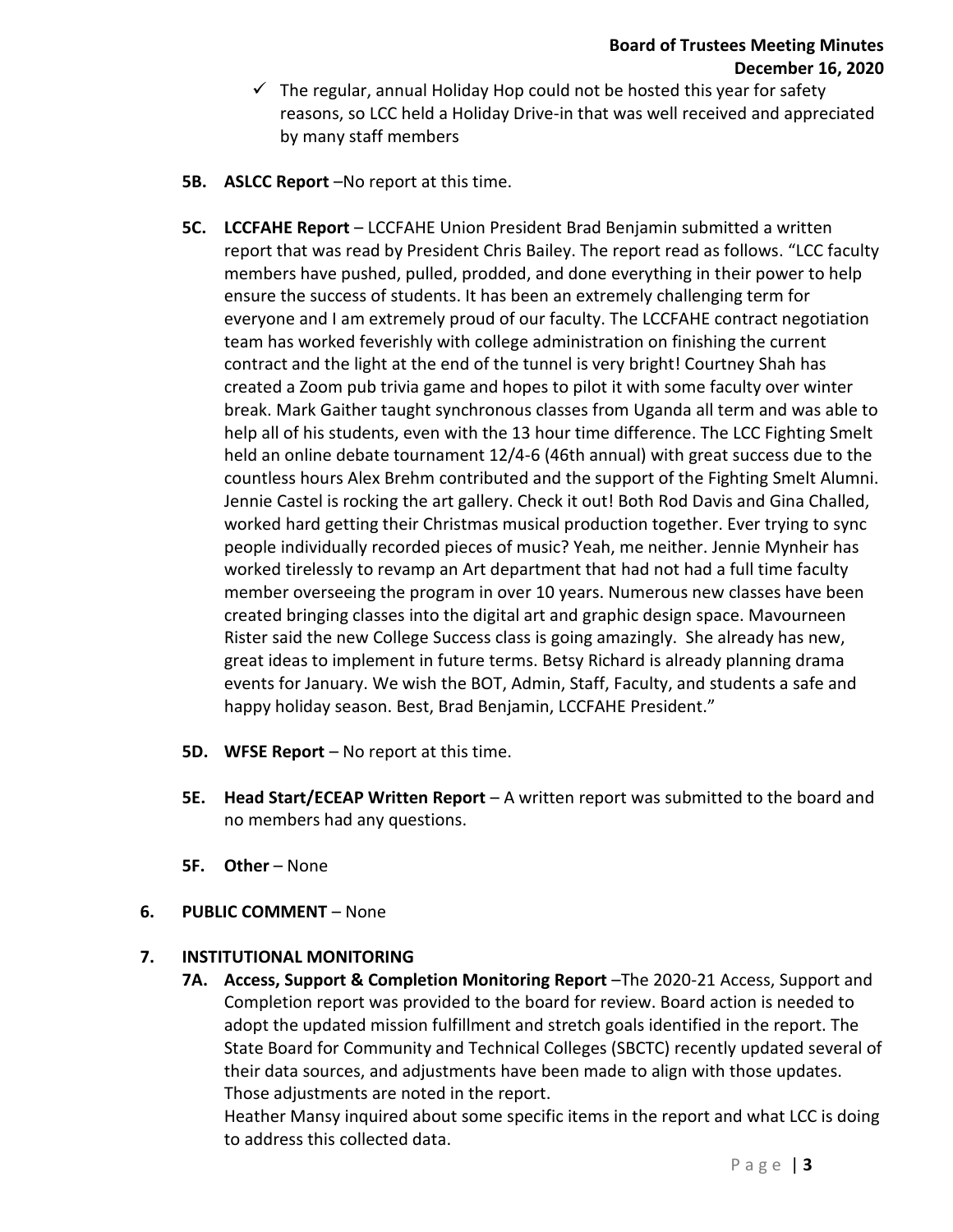**MOTION:** By Heather Mansy, seconded by Alice Dietz,

That the updated mission fulfillment and stretch goals identified in the 2020-21 Access, Support and Completion report be approved as presented.

#### **MOTION CARRIED unanimously.**

#### **8. BOARD BUSINESS/INFORMATION ITEMS**

**8A. Public Hearing** – Rule-making hearing on proposed new Code of Student Conduct including Supplemental Title IX Student Conduct Procedures (WAC 132M-126) and repeal of WAC 132M-300; published at WSR 20-22-094.

The U.S. Department of Education released final regulations governing how institutions that receive federal financial assistance covered by Title IX must respond to allegations of sexual harassment. To comply, Lower Columbia College must repeal and replace the Code of Student Conduct. The Board approved emergency rules in a special meeting in August and again at the regular board meeting in November. Lower Columbia College must repeal and replace chapter 132M-125 WAC to meet new federal regulations for Title IX of the Education Amendments of 1972 (Title IX) that specify how recipients of Federal financial assistance covered by Title IX, including post-secondary institutions, must respond to allegations of sexual harassment consistent with Title IX's prohibition against sex discrimination. In addition, other revisions to the Code of Student Conduct are necessary to address changes in case law, and align with the new processes and changes in practice for Student Conduct. A model code of student conduct has been drafted by the Attorney General's Office to ensure consistent and accurate procedures across the Washington State Community and Technical College system. WAC 132M-300 Discrimination and harassment sections should be repealed as it is not necessary to address these matters through WAC and they should instead be replaced as college policies and procedures.

At 5:44 PM, Chair Raiter opened the public hearing. He explained that this is the date for the public hearing on the adoption of the new Code of Student Conduct including Supplemental Title IX Student Conduct Procedures (WAC 132M-126) and repeal of WAC 132M-300 proposed and published in the Washington State Register #20-22-094. A Notice of Proposed Rule Making was filed with the Office of the Code Reviser on November 20, 2020 and published in Washington State Register #20-24-031. The purpose of the hearing is to receive public comment on the proposed rules. No comments were made. Chair Raiter asked Kendra Sprague, Vice President of Human Resources, Foundation and Legal Affairs, if any written comments had been received on the proposed rules to which she answered, "No comments have been received."

With no comments received, Chair Raiter called for a motion on adoption of the new Code of Student Conduct including Supplemental Title IX Student Conduct Procedures (WAC 132M-126) and repeal of WAC 132M-300 as published.